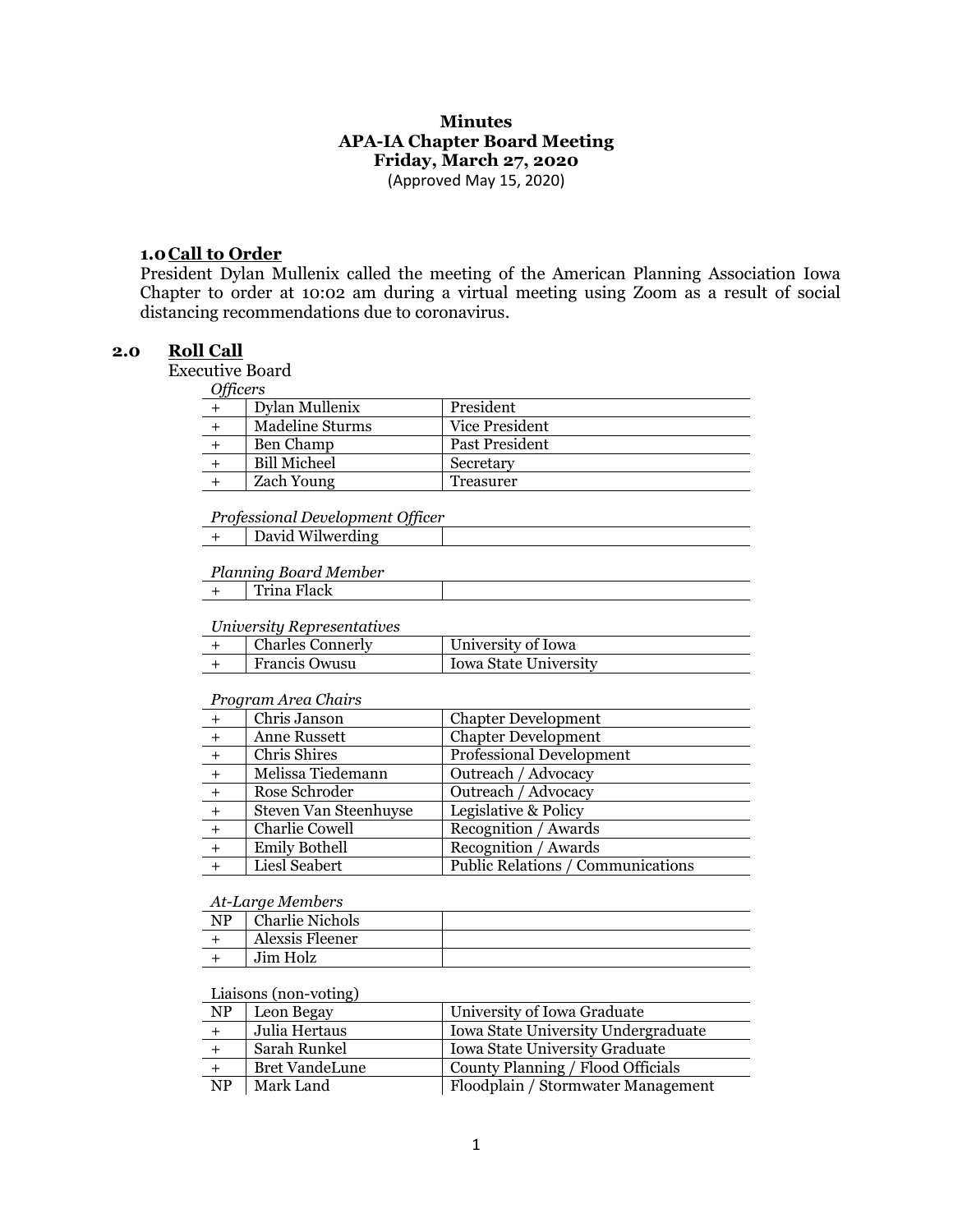20 *(of 21)* - Voting Members Present (*notated "+"*) *(12 required to achieve quorum)*

## **3.0 Introduction and Welcoming of Any Guests/Others**

No guests present on the phone.

### **4.0 Approval of Agenda and Minutes**

- 4.1 Approval of Agenda for Friday, March 27, 2020. *Motion by Holz, seconded by Bothell. Unanimous Approval.*
- 4.2 Approval of the Minutes, as read, from Friday, November 15, 2019. *Motion by Sturms, seconded by Shires. Unanimous Approval.*

## **5.0 APA Iowa Membership Forum/Input**

Mullenix opened the floor for membership input.

No discussion.

## **6.0 Business Items**

6.1 Consider appointment of Charlie Cowell as the Professional Development Chairperson.

Mullenix stated that Cowell and Shires agreed to flip-flop their Board Chair positions.

*Motion to appoint made by Holz, seconded by Bothell. Unanimous Approval.*

6.2 Consider appointment of Chris Shires as Awards Co-Chair Mullenix indicated Cowell and Shire agreed to flip-flop their Board Chair positions.

*Motion to appoint made by Holz, seconded by Sturms. Unanimous Approval.*

## 7 **Discussion Items**

#### 7.1 2020 Calendar of Events

Mullenix indicated that we have been working on our calendar of events. In central IA area, they have been having monthly divisional networking events/facilitated discussion. Central IA has had to cancel events recently due to COVID-19 and will continue to do so under current circumstances. Tomorrow Plan Speaker Series from National League of Cities was cancelled.

Mullenix asked for upcoming events that may get cancelled and/or for ideas to put on a virtual calendar of events. Sturms indicated the city planning and management event should not be done in-person, however, could be done virtually.

Sturms asked if there was a way to add the fact that CM credits are being offered after an event has already been posted without CM credits because the credits were not approved yet to avoid re-entering the event once CM credits have been approved. Wilwerding indicated that virtual events can be CM credit eligible but APA will not allow us to edit existing calendar events. Mullenix indicated that we should start working on events as early as possible to avoid have "double" events on the calendar as described above.

Mullenix asked how people feel about doing a virtual calendar of events. Micheel indicated that he believes it is a good time to do it to offer virtual social and learning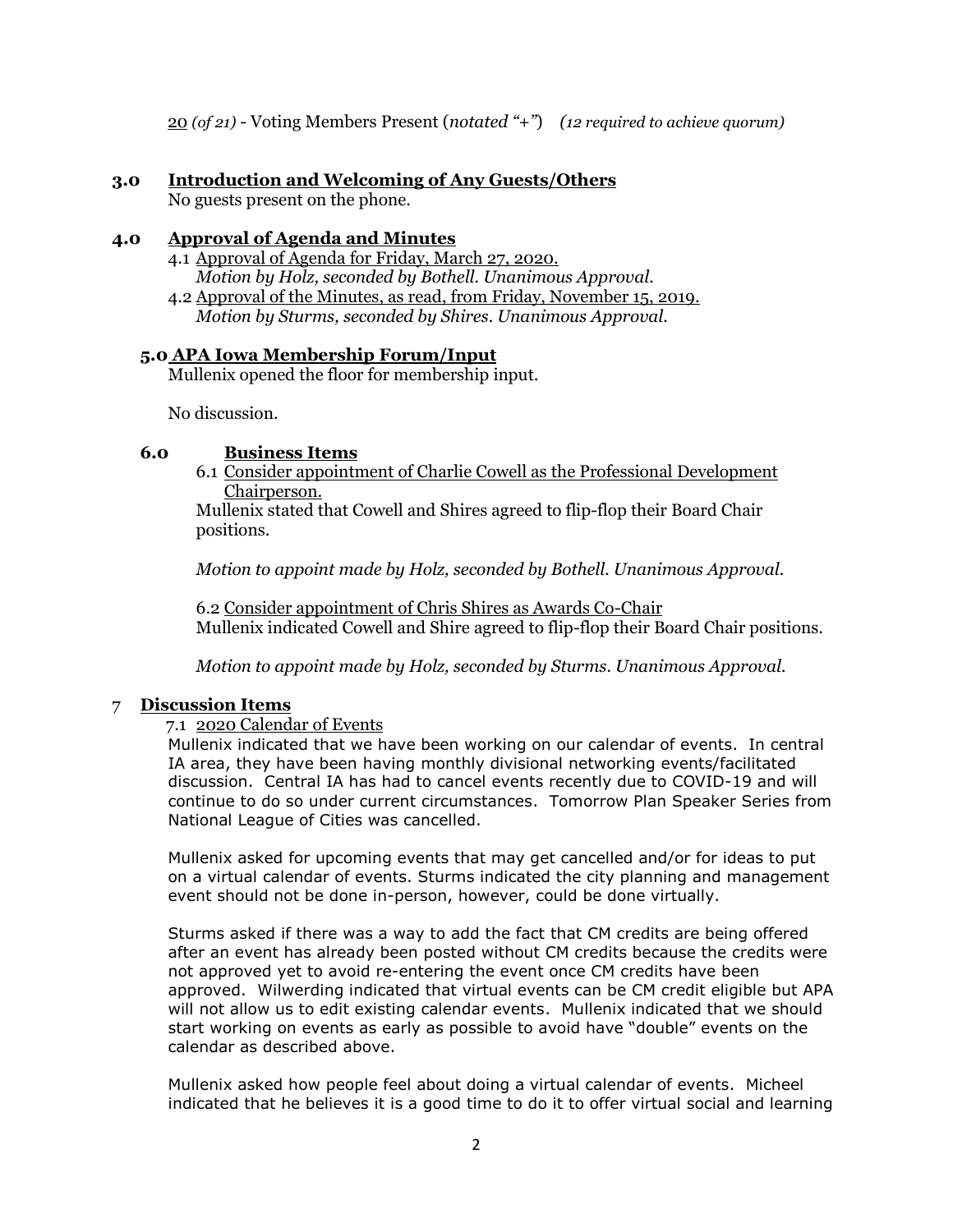interactions. Sturms indicated she would reach out to line up a couple of speakers to organize a virtual event for the entire membership.

### 7.2 2020 Upper Midwest Conference (Des Moines)

Sturms reported that the Planning Committee had another meeting and the call for sessions went out recently. Mobile tours are being put together and hotels are being locked down and being added to the website. Reception and progressive dinner details are being held up due to the COVID-19 situation.

Mullenix stated that we should send the call for sessions to partner organizations as well (i.e. ASLA, ULI, etc.) Mullenix also asked consultants to send the call for sessions to their clients in other states.

Shires mentioned that he would send out the call for sponsorships and was concerned that sponsorships will be slow to come in due to COVID.

Mullenix stated that the National APA Conference has been cancelled.

#### 7.3 ISU Student Firm Crawl

Mullenix indicated that this event has been postponed because students are not on campus right now and we'll look to do this some other time. Julia indicated that she will remain the contact for now until a new student is identified to take over as the contact.

#### 7.4 Small Cell Workshop Sponsored by APA-IA

Kristina has secured dates and times and she is moving forward with those as "live interaction" events. Russett indicated that Iowa City has cancelled May Historic Preservation Month activities. Discussion occurred around moving the May  $14<sup>th</sup>$ Davenport event to a virtual event and not doing the other two. Kristina indicated that she would move forward with working on cancelling the two events not in Davenport.

 7.5 Upcoming Updates to AICP Certification Maintenance Program Wilwerding discussed the rollout of the new AICP requirements:

- Effective January 1, 2022
- 1.5 ethics credits moving to 1 ethics credit and adding sustainability and resilience
- Consolidating reporting periods

#### 7.6 All Iowa Reception

Mullenix indicated this is being cancelled. Young stated that he reached out and cancelled with the venue and the Chapter will receive a full refund of the deposit. Mullenix asked if the Chapter would like to redirect those funds to another activity at the Upper Midwest conference or honoring Jerry Anthony for achieving the FAICP designation. Young indicated that we have already collected funds from the University and it needs to be communicated that we will use that funding towards a different activity. Owushu indicated that University funds will be tight next year and requested that the funding be set aside in case they need it. Connerly indicated that he is fine with using the funding for an event for Jerry Anthony.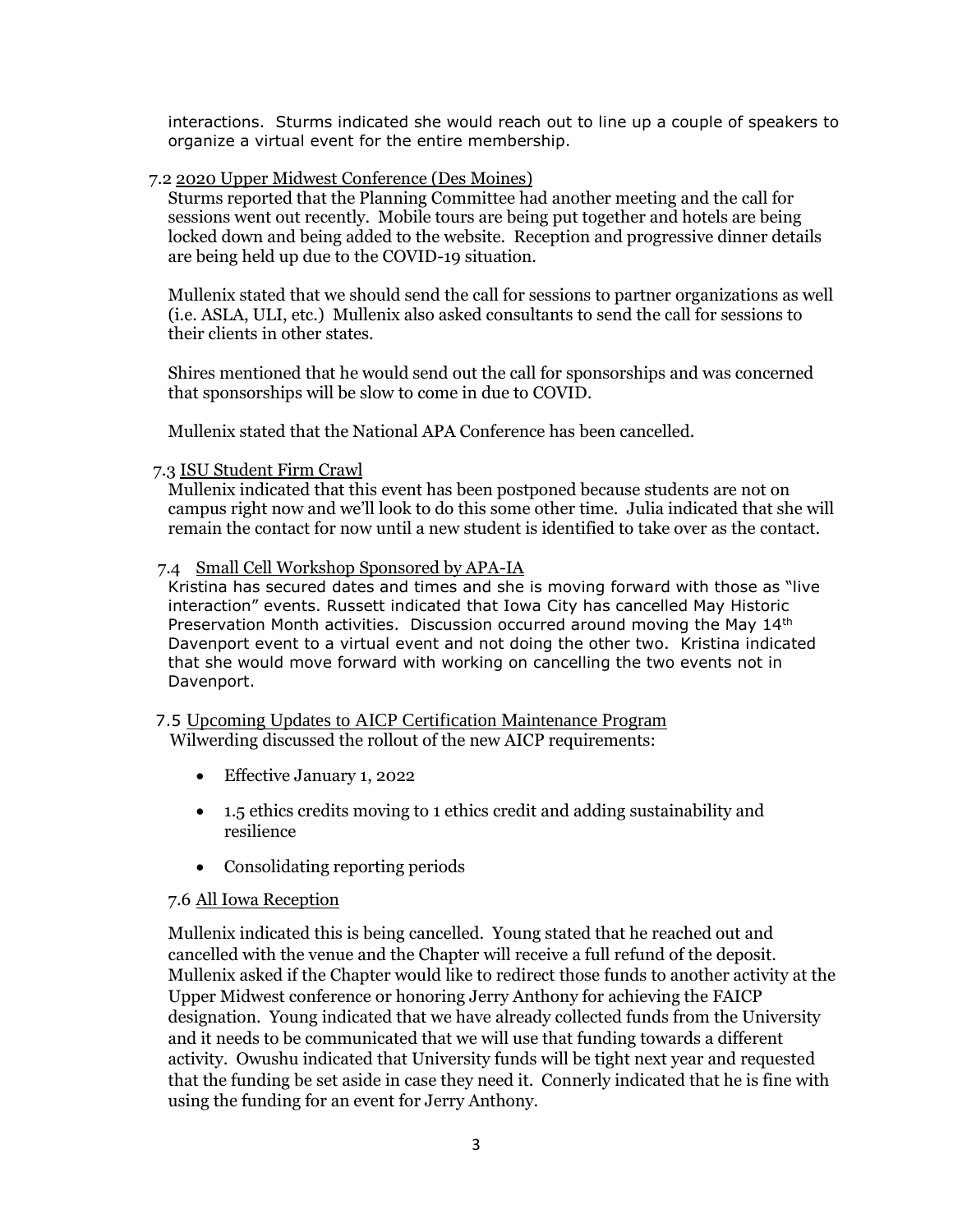#### 7.7 Year Long Sponsorships

Mullenix pointed out examples from other State's sponsorship programs that pursue annual sponsorships as opposed to single-event sponsorships. Mullenix stated that he thinks this is a good direction for us to go in. Shires indicated that he thinks this is a good direction to go in as well from a consultant perspective. Some discussion occurred on what additional benefits to sponsors may exist related to this strategy and how to operationalize this strategy occurred. The decision was made to work on this for implementation next year.

# **8.0 Officers Reports**

# 8.1 President (Mullenix)

Mullenix mentioned that we now have a Chapter Zoom account. Mullenix also discussed the new Chapter e-mail and the practice of having official chapter business routed through Kristina and she will use the official chapter e-mail to send that information out. This will provide longterm consistency. Mullenix indicated that sponsorship requests should come from Shires first and then subsequent communications will come from the official chapter e-mail address.

Mullenix also recognized Jerry Anthony's FAICP designation.

Mullenix discussed that cancellation of the National Conference and his participation in an event for Chapter presidents to discuss how to continue to offer CM credits.

Mullenix indicated that we are going to update our websites with a form for communication so that we can pull email addresses off the website to reduce the likelihood of generating SPAM emails.

## 8.2 Vice President (Sturms)

Sturms reported that participation in the ISU Career Fair was successful and valuable. Sturms indicated that the trip to the ISU Grad Club was also a success and were invited back again. Hertaus indicated that it was valuable as well. Owushu added that he received positive feedback regarding APA-IA's participation. Sturms offered that it might be a good idea to set up participation in a similar event at the University of Iowa as well if there is interest. Connerly indicated that the U of I is doing this already as a part of their curriculum.

8.3 Immediate Past-President (Champ) No report.

8.4 Secretary (Micheel) No report.

8.5 Treasurer (Young) Young reported that the Treasurer's Report was included in the packet and provided an overview.

*Motion by Sturms to receive and accept the report. Second by Micheel. Unanimous approval.*

## **9.0 Executive Board Reports 9.1** Professional Development Officer (Wilwerding)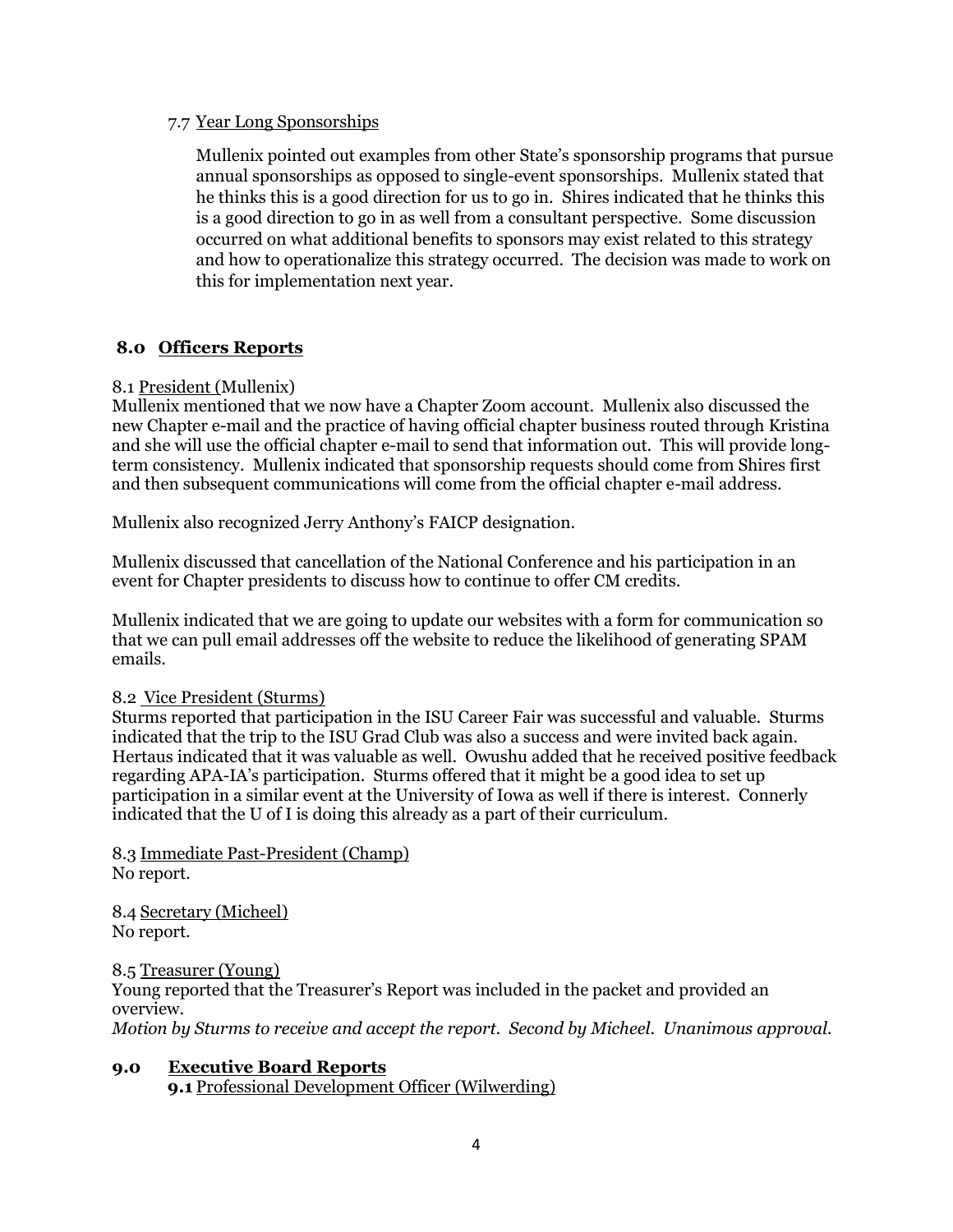Wilwerding reported that he participated in a PDO call yesterday that APA staff is now empowered to remove barriers that have no value. Wilwerding then discussed changes to the AICP application process. The process includes an increase in the cost of \$15.00. In addition, unsatisfactory essay responses will not preclude individuals from taking the test any longer. Formal employer letters will no longer be required. Finally, self/remote-proctoring is being explored so that candidates wouldn't have to travel to a testing site.

#### **9.2**Planning Board Member (Flack)

Flack discussed challenges with virtual Commission meetings and how to deal with those challenges. Flack also discussed Ankeny's zoning code rewrite and implementation challenges. Mullenix asked if the Chapter could be of any assistance and how does the Chapter better serve Commissioners and does a Commissioner track at the Chapter conference make sense. Discussion occurred on how to best assist and provide education to Commissions. Online resources including American Citizen Planner was mentioned. Coordination with the League of Cities was also mentioned. Mullenix mentioned possibility of creating a sub-committee to explore.

#### **9.3**University of Iowa (Connerly)

Connerly reported that they are revamping all of their classes to be delivered online and a week was added to spring break to allow for this. Connerly mentioned that Prof. Fuller is retiring on May  $15<sup>th</sup>$ . Finally, Connerly reported that they are in the final stages of re-accreditation as well

#### **9.4**Iowa State University (Owusu)

Owushu indicated that they are facing similar issues as the University of Iowa and outlined them.

#### **9.5**At-Large Representative (Holz/Nichols/Fleener)

Holz no report. Nichols no report. Fleener working on the mentor match for the upcoming conference.

- **9.6**Chapter Development Program (Janson/Russett) No report.
- **9.7**Professional Development (Cowell) Reported that he is starting to figure out the responsibilities of the role.
- **9.8**Outreach / Advocacy Program (Schroder/Tiedemann) No report
- **9.9**Legislative and Policy Program (Van Steenhuyse)

Van Steenhuyse reported that the legislature is on recess until April 15th and recessed just prior to the funnel deadline so likely, what is on the table will be all that will be on the table this session. Van Steenhuyse discussed the land bank bill and stated that the design day on the hill was a success.

**9.10** Recognition / Awards Program (Cowell/Bothell) No report.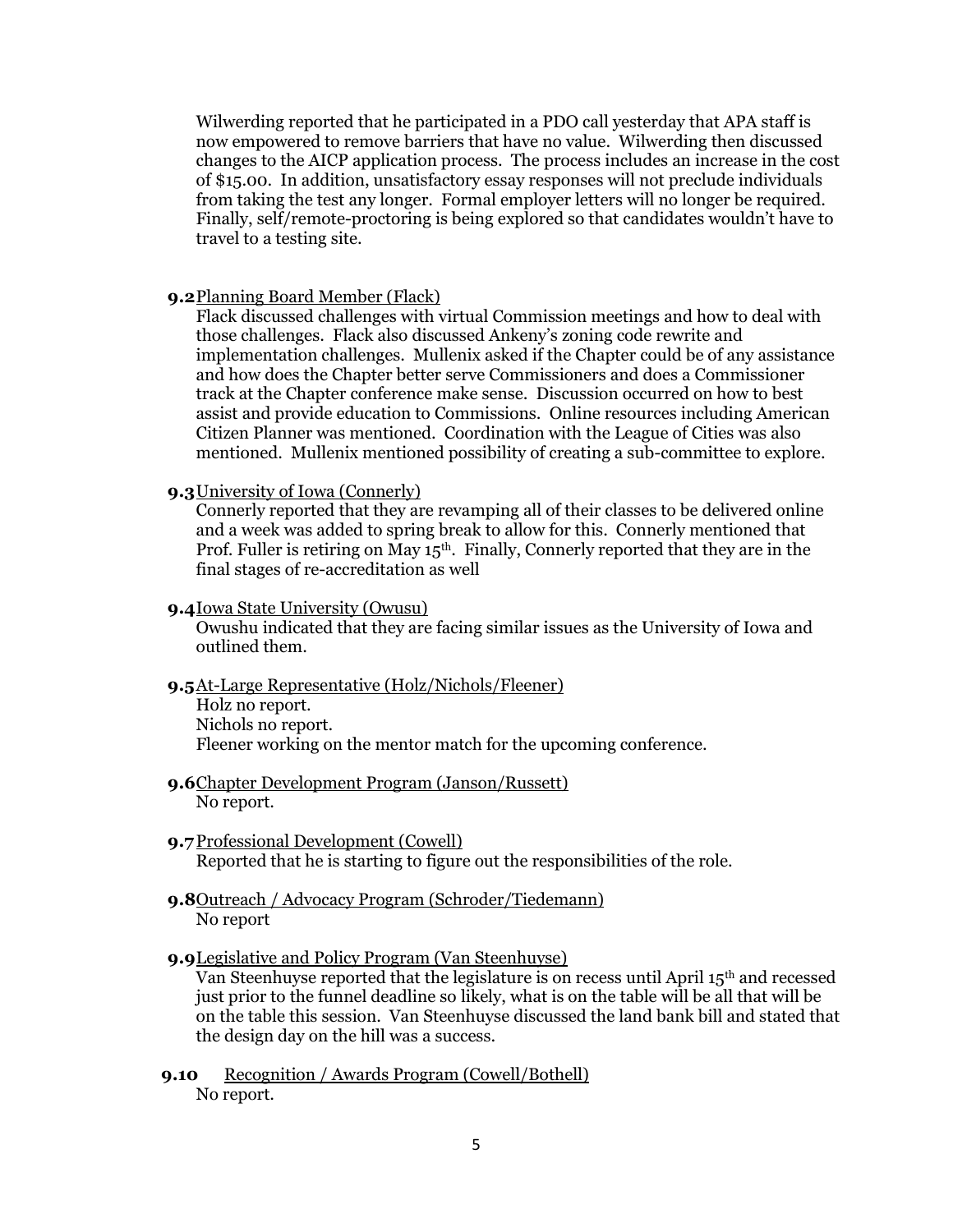- **9.11**Public Relations / Communication Program (Seabert) Seabert reported that the next newsletter is coming out on April  $9<sup>th</sup>$  and submissions need to be in on April 3rd. Seabert discussed engagement with membership on Facebook.
- **9.12** University of Iowa Graduate Program (Begay) No report.
- **9.13** Iowa State University Undergraduate Program (Hertaus) Hertaus reported that she is graduating May 9<sup>th</sup> and she will work on finding a new representative and will plan on attending the meeting on May 15th.
- **9.14** Iowa State University Graduate Program (Runkel) Documenting the events they have been involved in to cut down on the amount of planning necessary for the next representative. Mullenix requested photos of events that members have participated in.
- **9.15** County Planning and Zoning Officials of Iowa (VandeLune) VandeLune indicated that Brian McDonough will be the new Chapter President and Josh Pisarcik will be the new Secretary/Treasurer. VandeLune also mentioned a piece of legislation that impacts County zoning that passed both the House and Senate that placed geographic restrictions on Commissioners. Van Steenhuyse and VandeLune discussed collaboration during legislative sessions.
- **9.16** Iowa Floodplain and Stormwater Management Association (Land) No report.

# **10.0 Other Items Not on the Agenda**

## **11.0 Upcoming Board Meetings**

The May meeting is scheduled for Friday the  $15<sup>th</sup>$  of May at 10 a.m. Location is up in the air right now.

# **12.0 Adjournment of the Board Meeting**

*Mullenix adjourned the meeting*.

Dylan Mullenix, AICP President

| Date: |  |
|-------|--|
|       |  |

Date:

Madeline Sturms, AICP